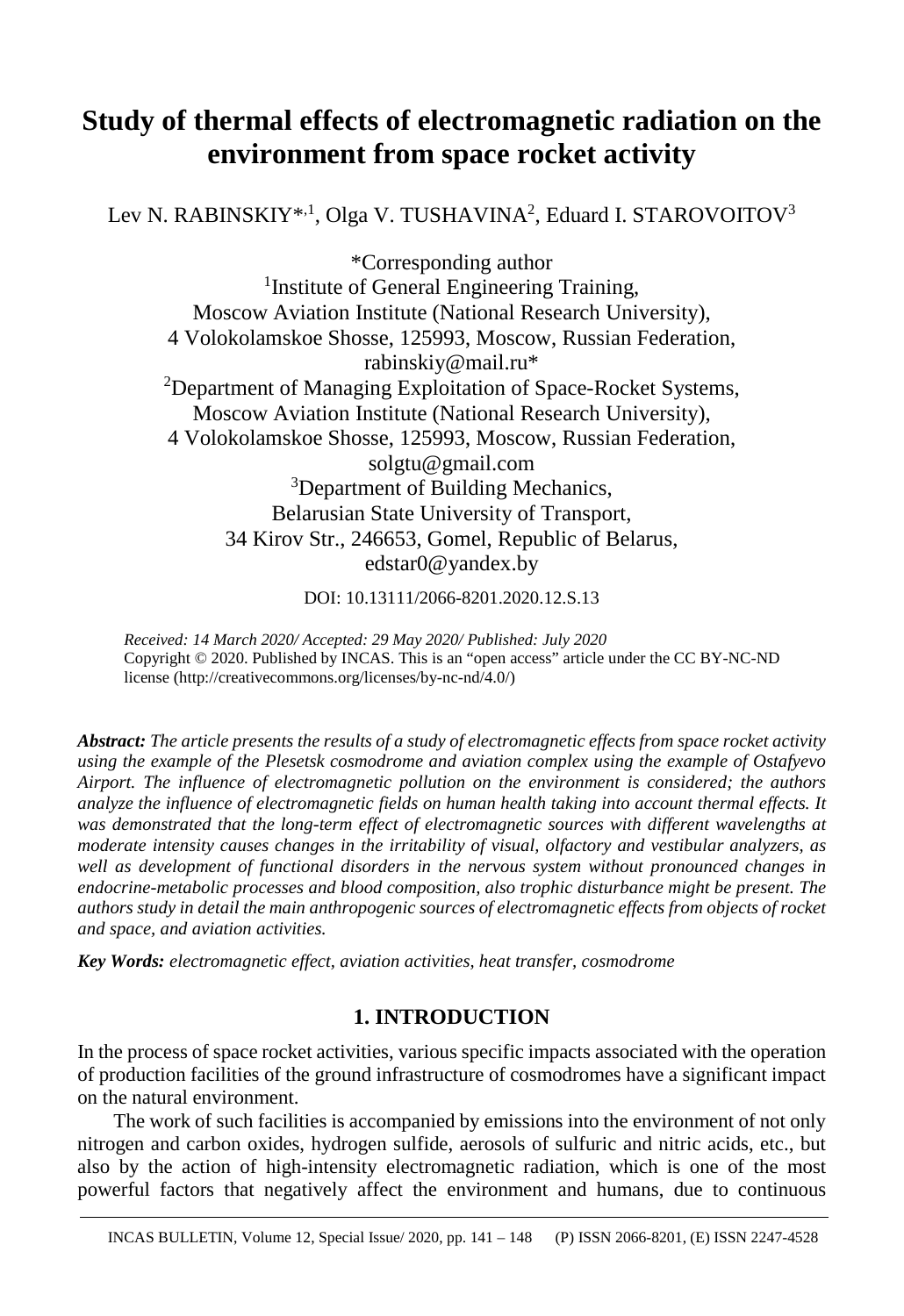exposure and rapid development. It is known that the electromagnetic field has a negative effect on human body.

A large number of studies conducted in Russia have demonstrated that it is the nervous system that is most sensitive to this effect.

At this, the immunity decreases, the change in protein metabolism may occur, there is a certain change in the composition of blood. A person is accompanied by electromagnetic radiation throughout his entire life.

At intensities exceeding  $10 mV t/cm^3$ , various thermal effects arise [1], [2], [3], [4], which adversely affect the body.

The most common diseases caused by electromagnetic radiation are diseases of the cardiovascular and circulatory system (30-50%) - these are: atherosclerosis, myocardial infarction. thromboses, liver diseases, eye diseases, mental disorders and oncological diseases [5], [6].

The objective of our study was to study the electromagnetic effects of space rocket and aviation activities under the influence of various thermal effects.

## **2. MATERIALS AND METHODS**

The environmental assessment of the electromagnetic surroundings begins with taking into account different emitting sources, locations and operating hours of emitters, etc. The objects of study can be cosmodromes, airports, high-energy power lines (Fig. 1-3)



Fig. 1 - High energy power lines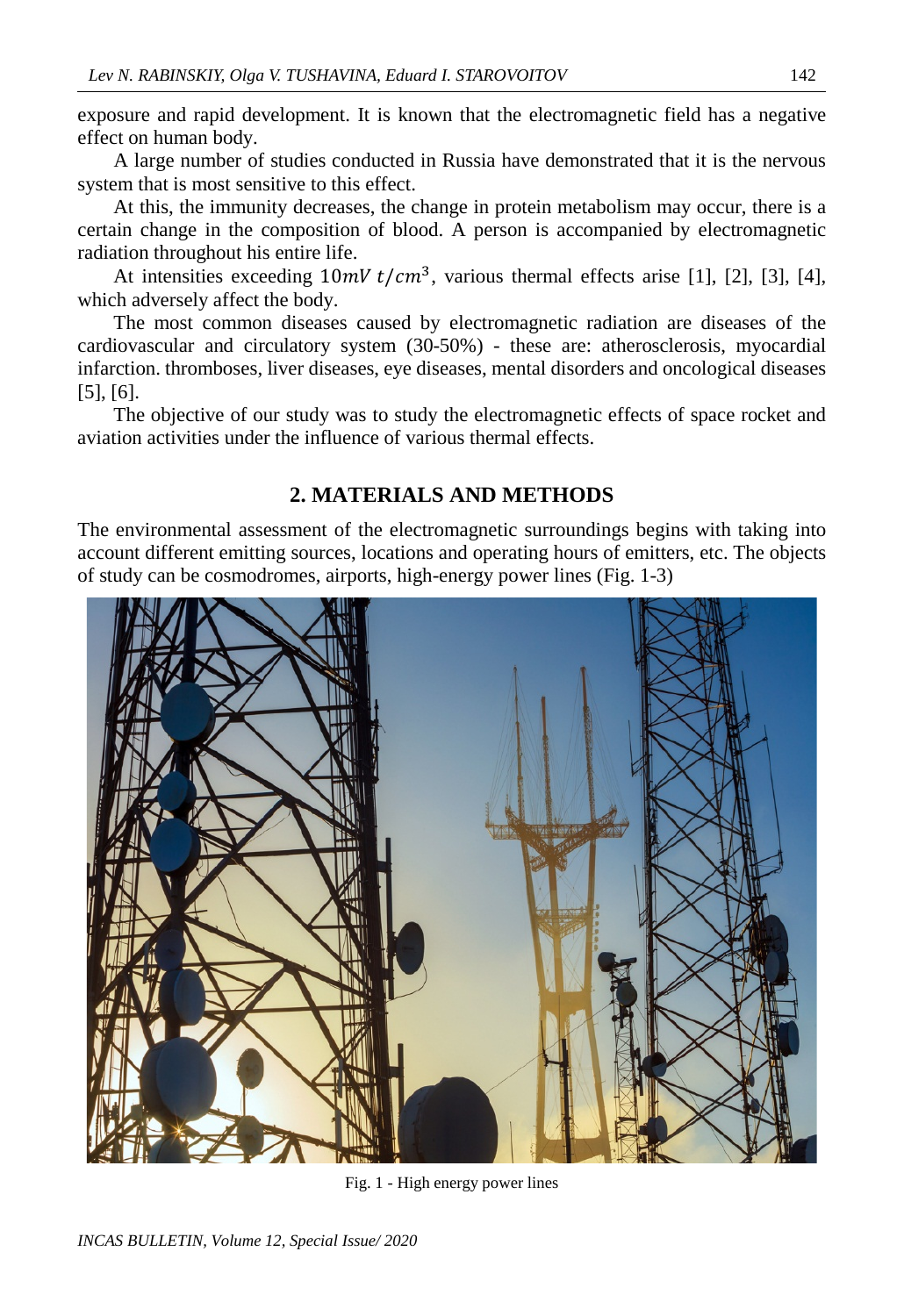

Fig. 2 - Cosmodrome



Fig. 3 - Space launches and electromagnetic radiation

As the objects of research, the Plesetsk cosmodrome and the Ostafevo aerodrome were considered [7]. The Plesetsk cosmodrome supports part of the Russian space programs related to the defense, applied, scientific and commercial launches of unmanned spacecraft. It is located in the central part of Arkhangelsk region, stretching from north to south for  $45km$  and from east to west for  $82km$ , its total area is  $1762km^2$ . From its territory from 1966 to the present, more than 2.000 spacecrafts for various purposes have been put into orbits, about 1.600 launches of rocket carriers and about 500 launches of intercontinental ballistic missiles have been carried out, more than 11 space rocket complexons and 60 types of spacecraft have been tested.

The Ostafyevo airdrome is located 4 km west of the town of Shcherbinka, Moscow Region, 7.5 km from the Moscow Ring Road and borders the South Butovo area. The airport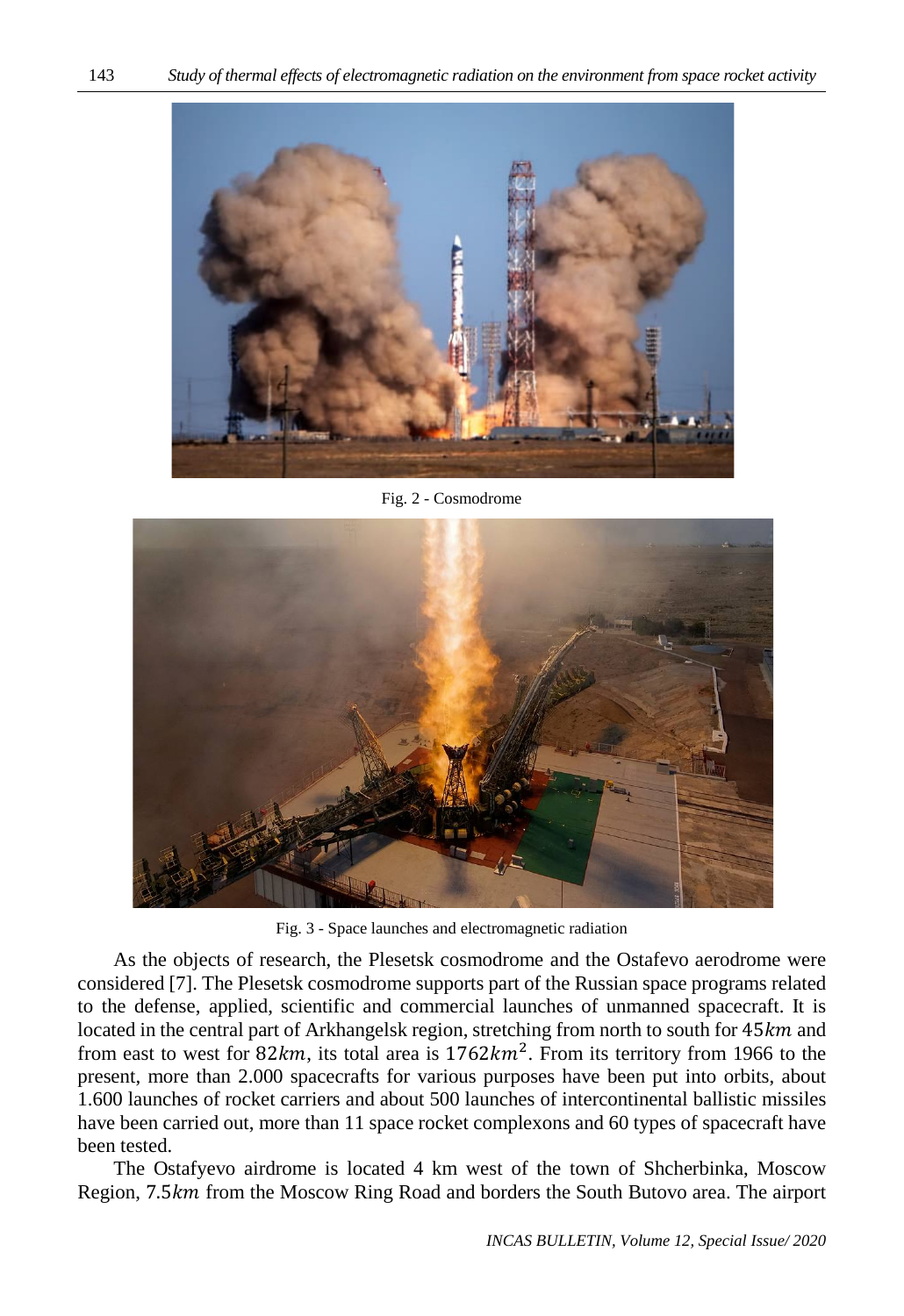has been functioning since 1942 and is the property of the Ministry of Defense of the Russian Federation and Gazprom. The main types of aircraft based at this aerodrome are aircrafts: Yak-42, Yak-40, An-24, Ln-74, Mi-8 helicopter, as well as foreign vessels: Falcon-900, V-734.

#### **3. RESULTS AND DISCUSSIONS**

The main sources of electromagnetic radiation in areas of operation space rocket equipment (SRE) are radio systems operating in the UHF and microwave bands that have very high power, up to 1000kW at impulse. Such frequency ranges are characterized by transfer of electromagnetic field energy into other forms of energy, for example, into thermal energy [8], [9], especially in biological tissues. This transition happens with very high efficiency.

To study the thermal effects, it is necessary to know the general principles of schematization of bodies and sources involved in heat transmission; the location and shape of sources; the law of distribution of intensity; the velocity of the source; the source operation time. To make schematization of thermophysical properties of processed and tool materials; and Schematization of the geometric shape of bodies, as well as boundary and initial conditions.

Heat transfer and distribution is a complex phenomenon, the implementation of which in each particular case is associated with three elementary methods of heat transfer diverse in their physical nature: thermal conductivity, convective heat transfer, and thermal radiation. The distribution of heat by thermal conductivity depends on physical properties of the body: in gases, heat transfer by thermal conductivity occurs as a result of collision of molecules with each other; in metals, by diffusion of free electrons and elastic vibrations of crystal lattice; in liquids and solid dielectrics - by means of elastic waves (elastic vibrations of crystal lattice). An electromagnetic field is transformed into thermal energy by convective heat transfer - the process of heat transferal when moving macroscopic volumes of gas or liquid from a region with one temperature to a region with different temperature. Convection is always supplemented by thermal conductivity. In engineering practice, heat transfer is of primary interest, which is understood as convective heat transfer between the flow of liquid or gas and the surface of a solid. This process is most frequently described by the Newton-Richman equation (Eq. 1):

$$
Q = \alpha F(t_f - t_w) \tag{1}
$$

where F is the heat transfer surface,  $m^2$ ,  $t_f$ ,  $t_w$  are the temperatures of the fluid and the wall, K or  $\rm{C}$ ,  $\alpha$  is the heat transfer coefficient,  $W/(m^2K)$ . In this case, determination of *the heat transfer coefficient,* which is the amount of heat given off or received by a unit of heat transfer surface  $F$  at a temperature difference between the liquid and the wall  $1K$ , is of great importance.

The heat transfer coefficient  $\alpha$  be subject to a large number of factors: the shape and size of the body, the mode of movement, the velocity and temperature of the liquid, its thermophysical properties [10], [11], [12], [13], [14], [15].

A special effect on the human body makes the thermal radiation - this is the process of propagation of thermal energy by means of electromagnetic waves. Through thermal radiation, a double conversion of energy occurs: the thermal energy of the radiating body passes into radiant and, conversely, radiant energy, when absorbed by the body, passes into thermal energy. At a given temperature, the absolute black body emits the biggest heat flux. The value of its density can be determined by the law of Stefan-Boltzmann (Eq. 2):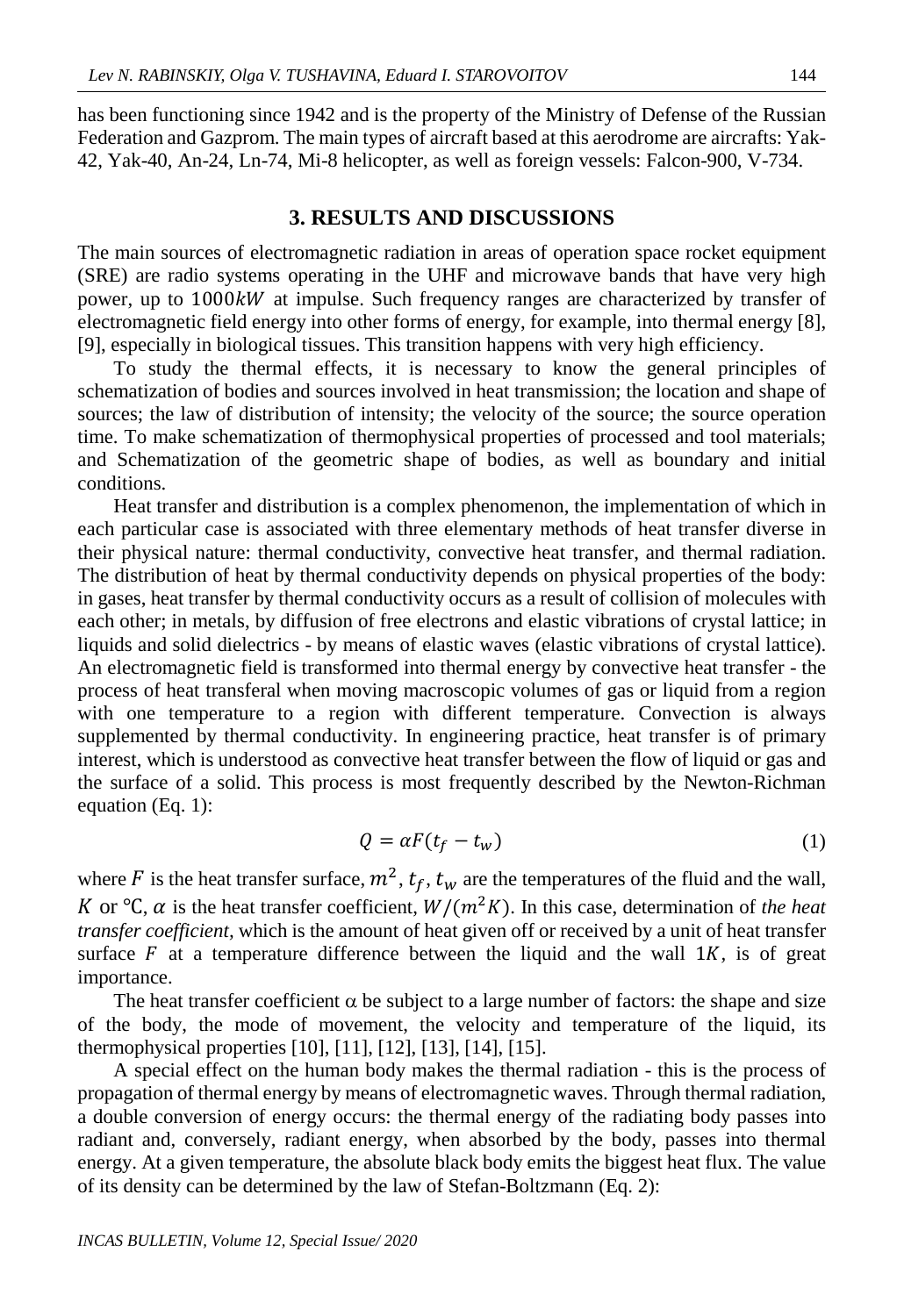$$
q = \varepsilon \cdot \sigma_0 T^4 \tag{2}
$$

where  $\sigma_0 = 5.67 \cdot 10^{-8} W/(m^2 K)$  is the radiation constant of the absolute black body.

The density of the heat flux emitted by non-black bodies can be estimated by the formula (Eq. 3):

$$
q = \varepsilon \cdot \sigma_0 T^4 \tag{3}
$$

where  $\varepsilon$  is the degree of blackness. Its value is  $0 < \varepsilon < 1$  and is found experimentally or using a reference book.

Through radiant heat transfer between two bodies, they simultaneously irradiate each other. The resulting heat transmitted by radiation from a body with a higher temperature to a body with lower temperature can be found by expression (Eq. 4):

$$
Q_{12} = \varepsilon \cdot \sigma_{rc} T_2^4 \tag{4}
$$

where F is the mutual irradiation surface;  $\sigma_{rc}$  is the reduced radiation constant.

The effect of microwave radiation on biota of natural complexes can be estimated via the radiation intensity, which is expressed in terms of power flux density. Thus, in the areas of command and measurement complexes (CMC) of the Plesetsk cosmodrome, an abnormal radio wave propagation is possible, called the overreaction, which is most frequently observed in the summer both in the morning and in the evening.

The environmental effects of microwave radiation are dependent on frequency and power [16], [17], [18], [19]. Low-intensity electromagnetic radiation with power flux density of 0.5  $mW/cm^2$  in the UHF range is characteristic of natural sources, for example, galactic radio emissions that have a stimulating effect on plants and lead to increased bio-productivity of the ecosystem. For high-power microwave radiation of other frequencies, the environmental consequences could be negative. With intensive irradiation, photosynthetic activity decreases in the leaves of trees, as well as an increase in the frequency of chromosomal abnormalities and decrease in germination of seeds. Nonetheless, biota is also characterized by adaptation to microwave radiation. Furthermore, the intensity of microwave radiation from the radio systems of the cosmodrome decreases depending on the distance to radiation source. The operating frequency ranges of radio engineering systems of cosmodrome command and measurement complexes are close to the frequency ranges of galactic radio emission with wavelength of  $18 cm$ , i.e.,  $1612$ ,  $1665$ ,  $1667$ ,  $1720 MHz$ . Furthermore, the power flux density at a distance of dozens of meters is already reduced.

CMC of Plesetsk have electromagnetic radiation with a pulse power of  $50 \, kW$  at frequency of 2.6 *GHz*. Numerous sources verified, that the disorders caused by exposure to electromagnetic fields are manifested primarily by the higher nervous activity and bioelectric activity of the brain, as well as disrupted endocrine, immune and reproductive systems of man. Clear reactions of brain tissue cells have been demonstrated when modulating microwave fields of  $150 - 450$  MHz with frequencies from 1 to 20 GHz. At the intensity of microwaves  $0.1 - 1 \, \text{mW}/\text{cm}^2$  there was a release of calcium ions from the brain tissue, which impedes the normal development of bones for children and adolescents.

There was also a leak from the cells of hemoglobin, the respiratory pigment of the blood, which provides oxygen transfer from the lungs to tissues. This biological effect of microwaves is explained by the existence of thermal effects arising at intensities of more than 10  $\mu W/cm^2$ [1], [5], [6]. Thermal effects should be investigated using methods of mathematical modeling and experimental research of thermal processes in solids, liquids, and gases. During the study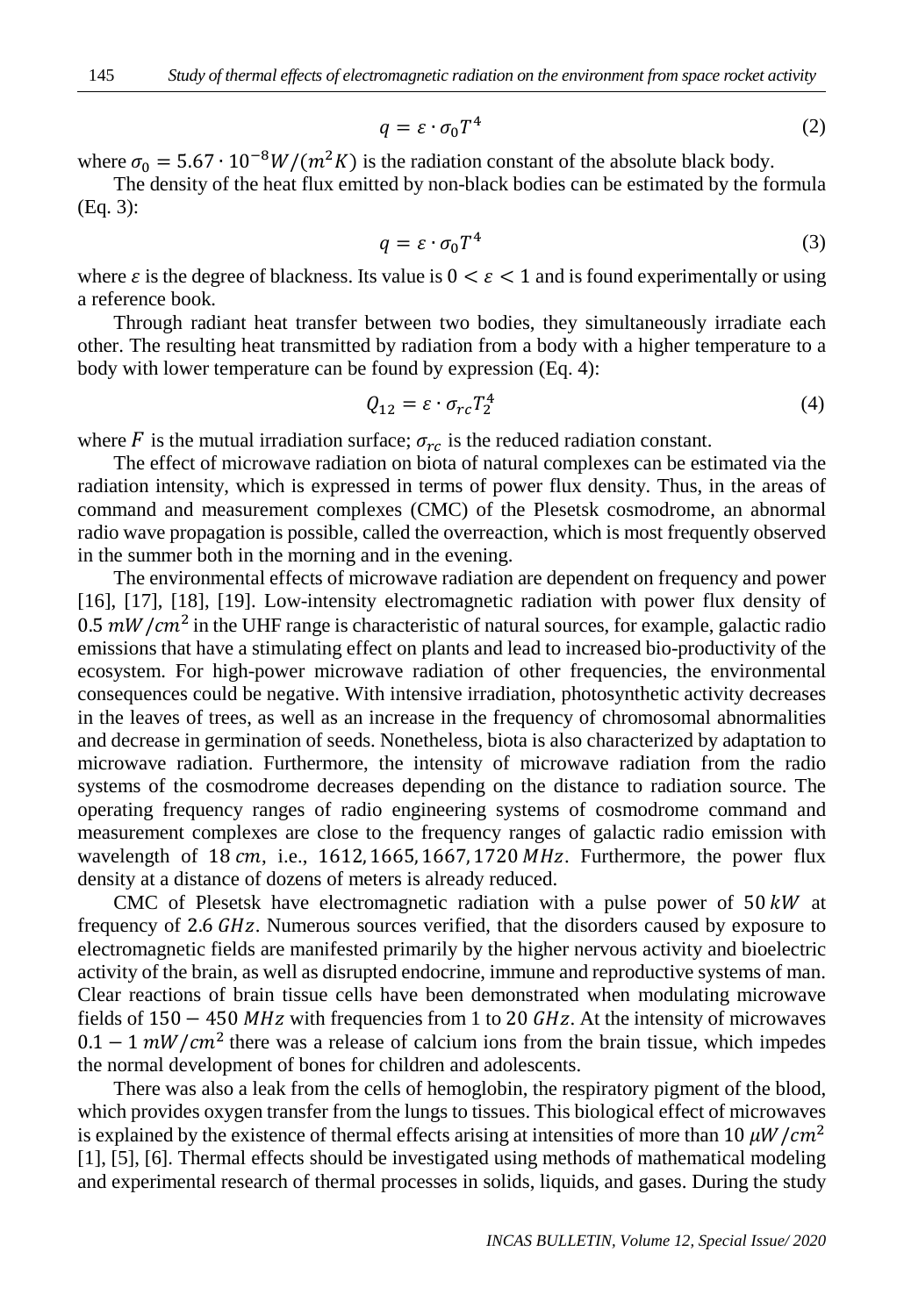of effect of electromagnetic radiation of the rocket and space activities on the environment, *thermophysical analysis* of radiation and its influence on health should be carried out.

Initially, we need to find the number and location of heat outflow sources in the system or subsystem and set the operating time and power of each of the sources. Then we need to determine the size and configuration of sites or volumes within which heat outflow sources operate and establish the laws of flux density distribution for each outflow source. As a result of these studies, a structural diagram of heat transfer can be developed. Unfortunately, not only people at work on radiating equipment are exposed to radiation hazards, but also people who, for whatever reason, find themselves in the radiation area of antennas. Such situations arise when CMC of the cosmodrome is improperly located in relation to the places where people are. Consequently, the external border of the sanitary-protective zone of Plesetsk cosmodrome is defined at height of  $2m$  from the surface of the earth. Permissible exposure limit of EMF for personnel does not exceed 10  $\mu$ W/cm<sup>2</sup> and is established within a radius of 350m from the phase center of the antenna post. And the construction restriction zone is the territory immediately adjacent to the external border of the sanitary protection zone, where the magnitude of the electromagnetic fields does not exceed the maximum permissible limits established for personnel. The density of the power flux from the radiating CMC antennas raised to sufficient height at a distance of  $50.400m$  does not exceed several dozens of  $mW$ per  $1cm<sup>3</sup>$ .

At the cosmodrome, the Kama-N complex is employed for external trajectory measurements when launching a space rocket. It is designed for trajectory measurements in active mode according to signals of the repeater, the building restriction zone is set within a radius of  $700m$  with the construction height limit as  $25m$ . Major sectors of work are located in distance from constantly operating buildings. Though, the professional activities of cosmodrome specialists are accompanied by technogenic electromagnetic radiation, pose a hygienic problem. The frequency ranges from  $30kHz$  to  $300GHz$  account for the largest part of personnel hygiene load.

The highest power flux density of microwave radiation is possessed by tracking stations for deep spacecraft with high-apogee artificial Earth satellites (AES).

The location of the centers of long-range space communications at relatively low latitudes and their significant dispersion in longitude provide the maximum visibility of spacecraft and augmented accuracy in determining the flight path based on the results of navigation measurements.

The results of measurements near EMP sources on board of various aircraft have demonstrated that the radiation intensity ranges from 100 to 1000 watts. Sufficiently high levels of radiation intensity can be generated in the zone of intersection of electromagnetic radiation from several radar stations.

From year to year, the power resource of the radar is growing. The increase in the power of electromagnetic energy generators, particularly for military aviation, increases by 30% every 5 years, therefore, within radius of up to  $50<sub>m</sub>$  from some stations, the radiation intensity can reach from 400 to 800  $W/m^2$ .

Periodic exposure of a person to electromagnetic field to leads to persistent changes in hormonal status and genetic structure. The most intense electromagnetic fields affect organs with a high content of water. Thus, with increasing of exposure to anthropogenic electromagnetic emissions, various ophthalmic diseases were observed, up to complete loss of vision. Overheating is especially detrimental to tissues with underdeveloped vascular system or insufficient blood circulation - these are the brain, eyes, kidneys, stomach, gall and bladder.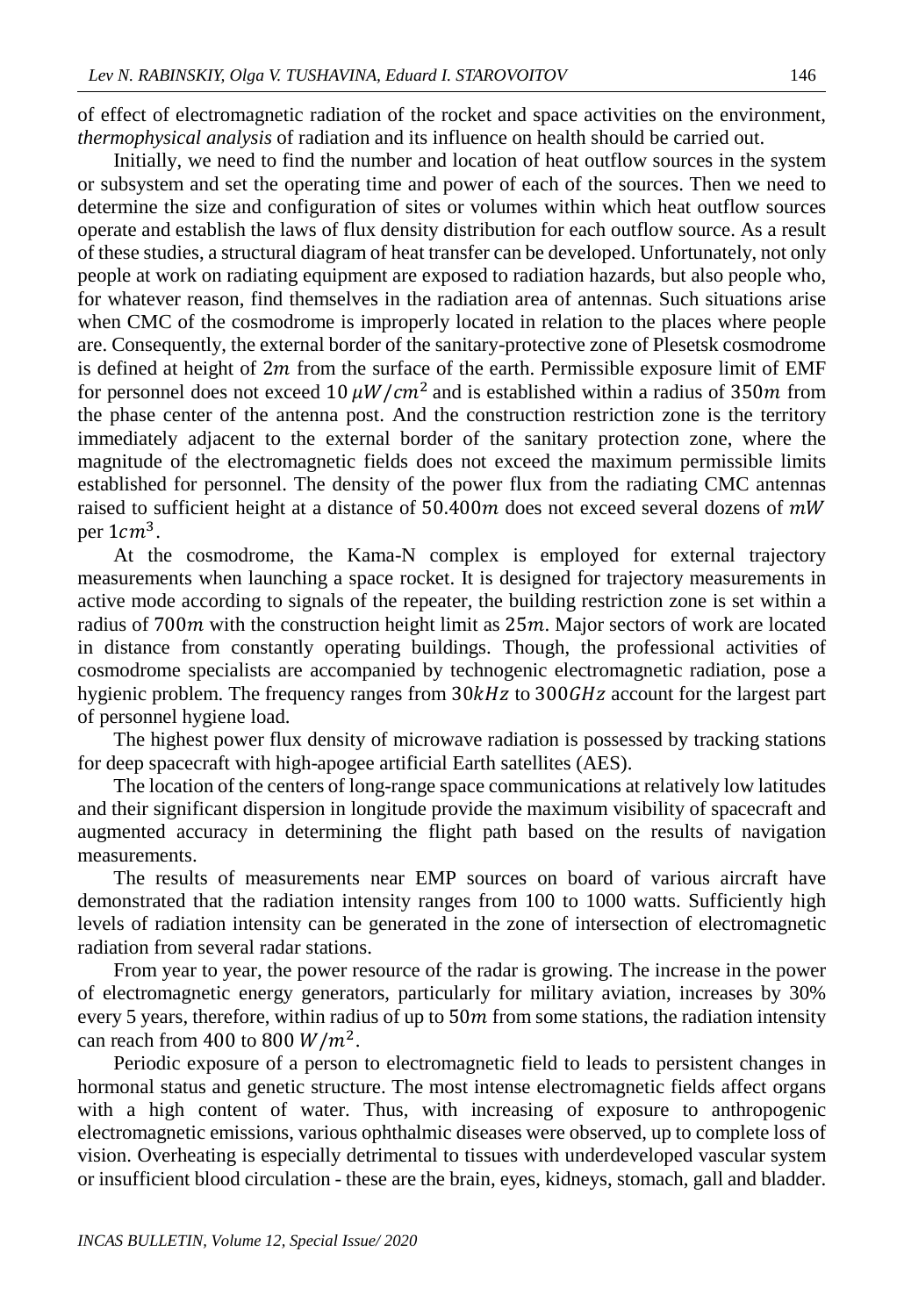The development of eye diseases, burns of the cornea and especially cataracts is one of the specific lesions caused by electromagnetic fields of radio frequencies in the range from  $300 MHz$  to  $300 GHz$ .

The prolonged influence of EMR of various wavelength ranges at moderate intensity causes a change in excitability of visual, olfactory and vestibular analyzers; as well as the development of functional disorders in functional nervous system, with mild changes in endocrine metabolism and blood composition, which is characterized by acute headaches, increased or decreased pressure, decreased heart rate, and psychological disorders; also possible are trophic disturbances – which includes a decrease in body weight, brittle nails and hair loss.

At airports, the electromagnetic environment is caused mainly by the radiation of powerful radar stations, these include ground-based surveillance radar stations operating in Very High Frequency and Ultra High Frequency ranges. There are national and international standards for EMF levels, depending on the distance to the population of the nearby area and to the place of work.

### **4. CONCLUSIONS**

Intensive space exploration can lead to very noticeable effects on near-Earth environment. First of all, this concerns not only pollution of the environment through emissions of rocket fuel combustion products during launch of rocket vehicles, but also harmful effect of electromagnetic radiation on human health.

At present, the electromagnetic effect on people and environment has progressed from "probabilistic" to existent. And this took place with the introduction of industrial inventions in the area of electromagnetic fields, as well as the influence of electromagnetic radiation. Radiation sources whose wavelengths in the natural environment did not exist have come to existence.

Any device that generates or consumes electrical energy is a source of electromagnetic radiation. It is not only television and radar stations, high-voltage power lines of industrial frequency, X-ray, plasma and laser installations, atomic and nuclear reactors, thermal industrial plants and much more, but also electromagnetic radiation can be caused by anthropogenic sources of electromagnetic effects from space rocket and aviation activities. Everything that is unnatural has become a source of pollution, and at the same time a concept has emerged - "electromagnetic pollution of the environment".

There even emerged the concept of "electromagnetic smog". Which implies negative effect on living organisms of low-frequency and super-low-frequency radiation from devices that produce, transmit or consume electromagnetic energy.

It is characterized as multifactor effect, that is, the impact of several sources simultaneously. The measurement results at the Ostafyevo airport have demonstrated that the produced fields of electromagnetic radiation do not affect the areas of production facilities, but thermal effects have a negative effect.

## **ACKNOWLEDGMENTS**

The work was carried out with the financial support of the state project of the Ministry of Education and Science project code FSFF-2020-0016 "Modern technologies of experimental and digital modelling and optimization of spacecraft systems parameters".